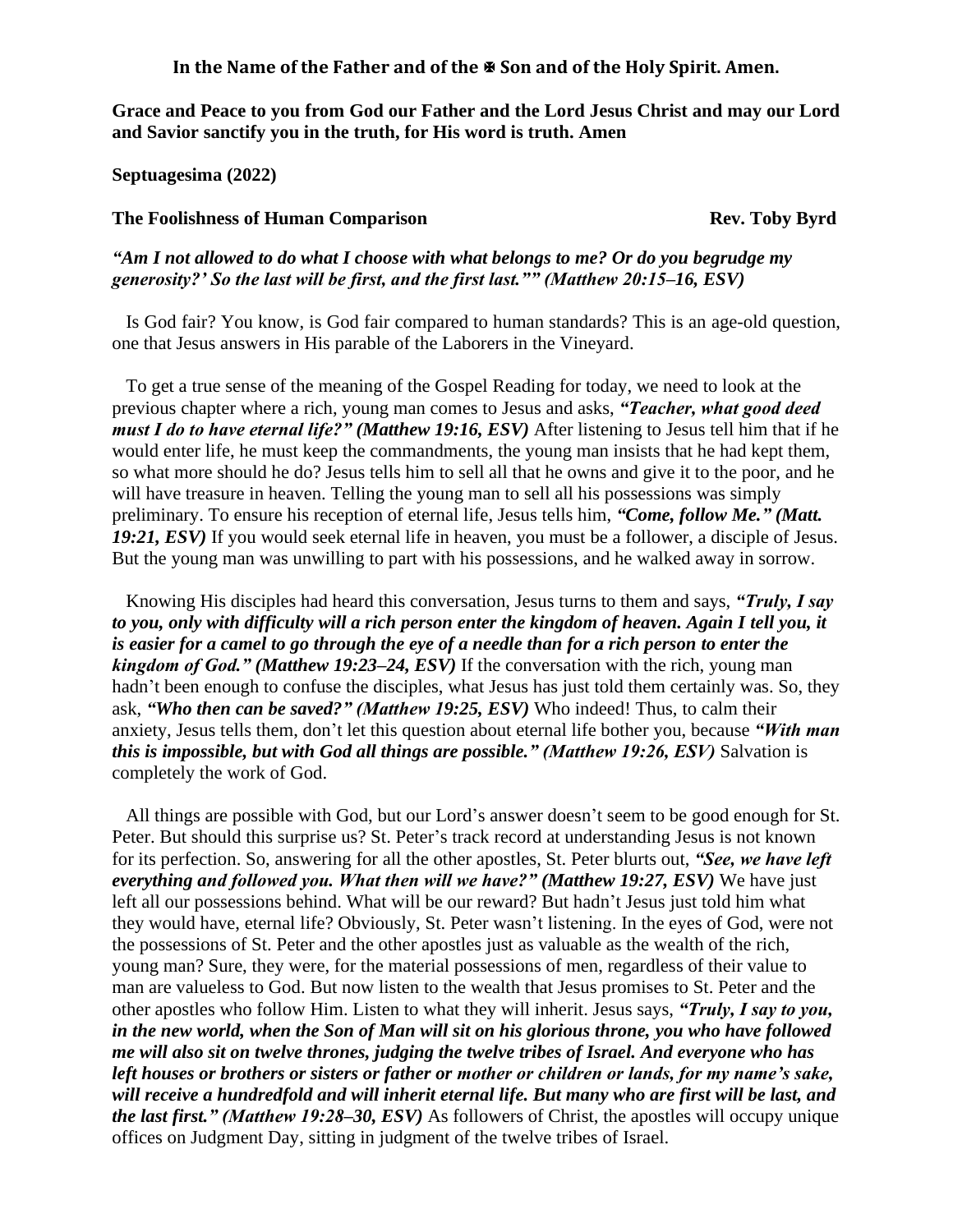This conversation set the stage for the parable of the Laborers in the Vineyard, whereby Jesus assuages the anxiety of His apostles. Our Lord's parable answers the question, is God fair? Can we judge God according to human standards or is it *Foolishness to Judge God according to Human Comparisons?* Jesus answers this question by first answering the question, are disciples of Christ to compare themselves to other disciples?

In the parable the Vineyard is a metaphor for the Church and the laborers are a metaphor for the members of the Body of Christ. All who have become disciples of Jesus having suffered the loss of leaving behind relationships, possessions, and families for faith in Christ Jesus and His meritorious work for our Redemption, they will be abundantly recompensed and blessed by the gift of eternal life. All will receive the same treasure. There is no distinction between believers in God's kingdom of glory, and there must not be any prideful comparisons in the hearts and minds of the Body of Christ today. There shall be no *Human Comparison* amongst Christ's disciples. This is *Foolishness.* All who are disciples of Christ wait for the same thing, resurrection to eternal life on the Last Day. Thus, when our Lord says, "*But many who are first will be last, and the last first,"* He levels the playing field for all believers.

This truth deflates many people who call themselves disciples of Christ as they receive a negative answer to their question, "Doesn't my length of service as a member of this congregation carry more weight and earn a greater reward than some newcomer? All my hard work for missions, my generous contributions, my days in Bible class, my efforts at maintaining the church, and so forth. Don't these things count for more in the eyes of God than the small contributions of a newcomer?" God's answer is no, your length of service and your labor in the Church do not earn you a greater reward. Everyone is treated equally. All receive the same treasure. Ah, but you say, this goes against our understanding of fairness. So, isn't God being unfair by giving the same to all believers, no more and no less?

In the parable, the master of the house goes out in the early morning and hires laborers to work in his vineyard for a denarius a day. He goes out again in the third hour, the sixth hour, and the ninth hour and hires other laborers. But this time he doesn't specify their wage, but simply says, *"whatever is right I will give you." (Matthew 20:4, ESV)* Then at the eleventh hour he goes out again to hire more laborers. There isn't but an hour left in the day, but he hires these laborers too, without mentioning of their renumeration. So, the vineyard is filled with workers and the workday comes to an end, and *"the owner of the vineyard said to his foreman, 'Call the laborers and pay them their wages, beginning with the last, up to the first.'" (Matthew 20:8, ESV)* Pay those who worked the least first, then pay the ones who worked the longest last.

Our sense of fairness would say those who worked the least should receive the least wage and those who worked the most should receive the most pay. But our Lord shocks our sense of fairness as we see the laborers, regardless of the time they have worked in the field, all receive the same wage, a denarius. All are treated the same, there is no comparison, no ranking, no grading, no scale for wage. To our senses this does not appear to be generous or equitable. The master does not pay the longest workers more. Instead, we see that the master simply kept his promise, paying each what they had agreed to. To the first, what he had promised, a denarius. To those hired in the middle of the day, whatever he considered right, and to the last, what he promised the first.

Ah, but this was considered unfair by those who were hired at the beginning of the day. We have worked harder, we have bore the burden of the day and the scorching heat, how can you pay us what you also paid those who worked the least? This is unfair.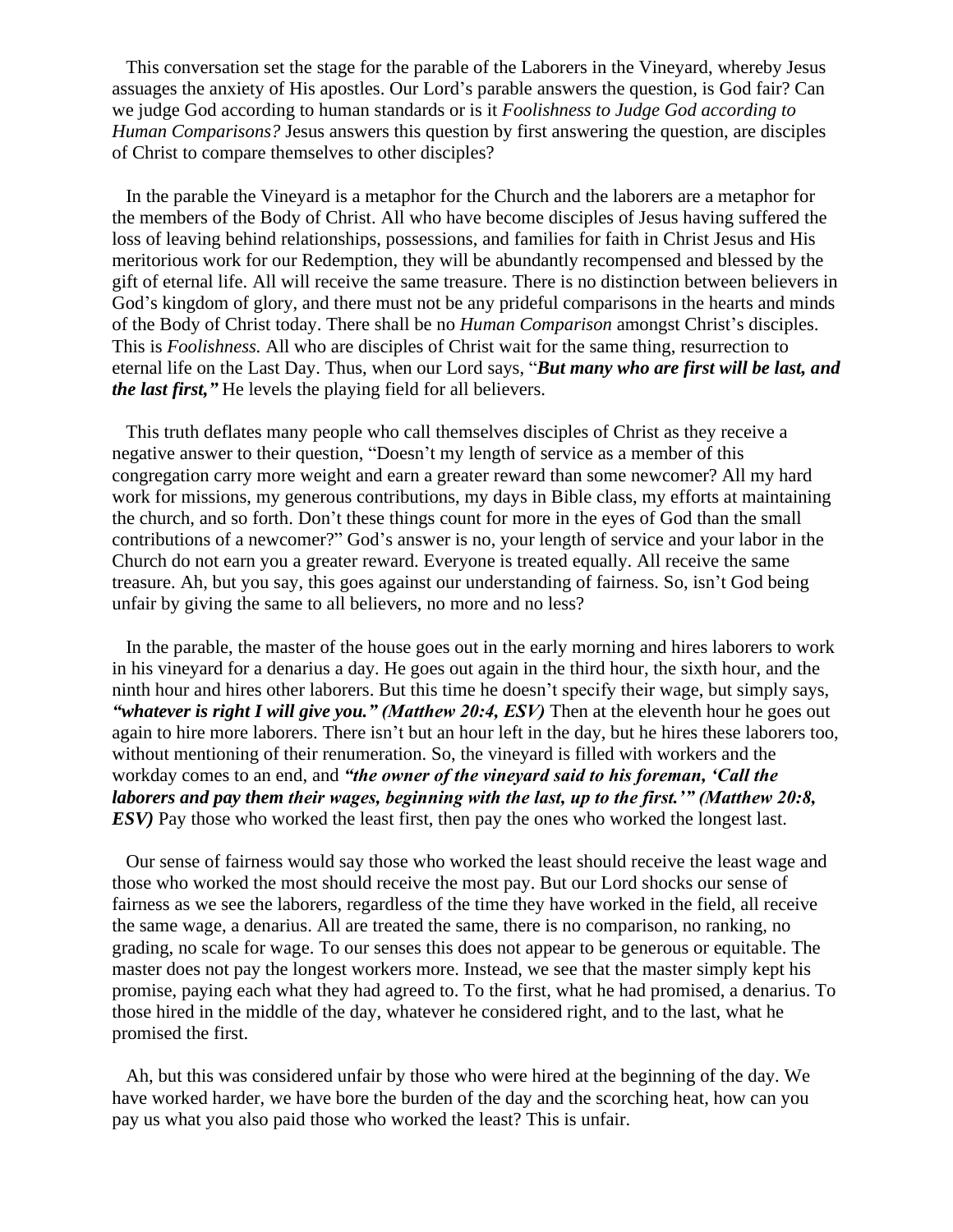Herein lies the rub: the Lord makes no distinction between His workers, and to those hired first it is offensive, even scandalous. It is counterintuitive to our human sense of fairness, but this is what is remarkable about the reign of God. He judges all equally. His disciples are alike in His eyes.

We here at Grace can readily identify with this parable when we think of our brother Cedric. Without question, he was one who stood idle during the day because no one had asked him to come and work in the Vineyard. When he was called by the Gospel to work in the Vineyard, Cedric worked for only ninety days, and his workday was ended by God. Without question he was last, but his reward in heaven is no more or no less than the reward we will receive when our workday in the Vineyard ends. It matters not if we have been a worker in the Vineyard since we were baptized as a baby decades ago, or if we were brought into the Vineyard at a time late in life. When we are called by Christ and made disciples of His, our reward will be the same as all His other disciples.

All comparisons between disciples of Christ are odious to God. You were saved by grace alone, the grace of a gracious and merciful God who sent His Son into this world not only to call workers into the Vineyard, but to be the Master of the Vineyard. At each of your baptisms, God robed you in the righteousness of His Son Jesus, adopting you as a child of His, and thereby made you equal in His eyes. There are no greater or lesser in the Body of Christ. To engage in disciple comparison reveals an envious and evil spirit. All believers will be treated the same on the Last Day.

Each of us laborers work in Christ's Vineyard because He has called us. We all receive the same wage regardless of our time of service or our accomplishments. Therefore, there is no room for self-promotion or competition, there is no basis for one disciple to say to another, "I don't need you" or "I'm more important than you."

Scripture tells us that the apostles got this wrong on more than one occasion. Once, as they walked to Capernaum with Jesus, they argued over which of them was the greatest. When Jesus asked them what they were arguing about, He says to them, *"If anyone would be first, he must be last of all and servant of all." (Mark 9:35, ESV)* He also said, *"Truly, I say to you, unless you turn and become like children, you will never enter the kingdom of heaven. Whoever humbles himself like this child is the greatest in the kingdom of heaven." (Matthew 18:3–4, ESV)* Now you would have thought that the apostles would have learned how they are not to compare themselves to one another, but shortly after the parable of the Laborers in the Vineyard, we see that they are upset because a request has been made that St. James and St. John should sit nearest to Jesus in His kingdom. Again, Jesus must remind them, none of you are greater than the other. So, He tells them, *"You know that the rulers of the Gentiles lord it over them, and their great ones exercise authority over them. It shall not be so among you. But whoever would be great among you must be your servant, and whoever would be first among you must be your slave, even as the Son of Man came not to be served but to serve, and to give his life as a ransom for many." (Matthew 20:25–28, ESV)*

The parable of the Laborers in the Vineyard is primarily a message regarding our horizontal relationship with our brothers and sisters in Christ. It is a message that speaks of God's profound grace in the words of the master, *"I choose to give to this last worker as I give to you." (Matthew 20:14, ESV)* It is a message that reminds us that we are workers in the Vineyard because the owner has hired us, it also reminds us that we're all on the same level. Grace, by its nature, gives without regard to merit or worthiness. Every worker of the Vineyard receives the same wage. All comparisons are to be cast aside because all believers will, by grace alone,